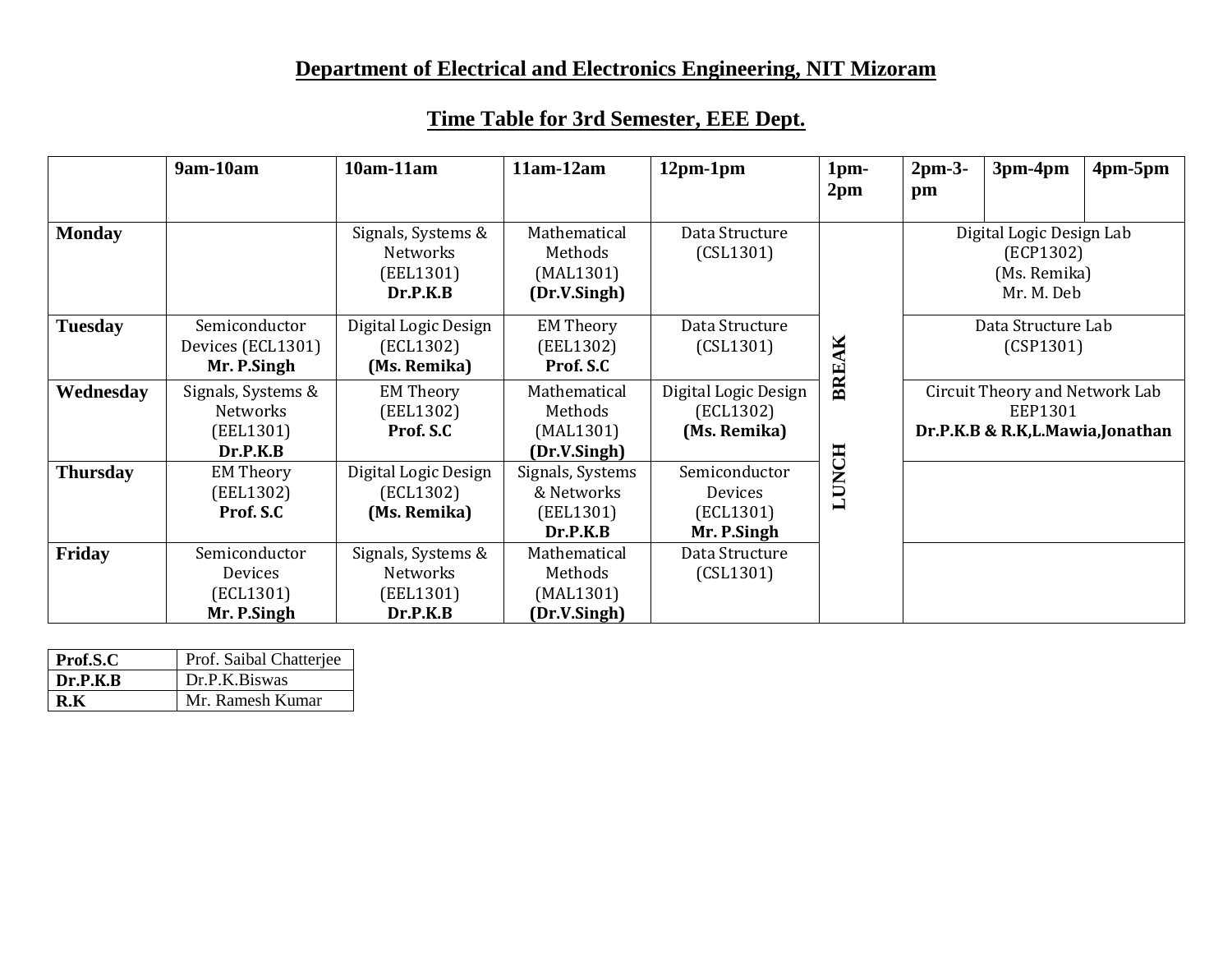# **Department of Electrical and Electronics Engineering, NIT Mizoram**

|                 | 9am-10am                                                                                | $10am-11am$                              | $11am-12am$                                                     | $12pm-1pm$                                                         | 1pm-<br>2 <sub>pm</sub> | 2 <sub>pm</sub><br>$3-pm$                                                                                                                                                                                                                         | 3pm-4pm                                                    | $4pm-5pm$ |
|-----------------|-----------------------------------------------------------------------------------------|------------------------------------------|-----------------------------------------------------------------|--------------------------------------------------------------------|-------------------------|---------------------------------------------------------------------------------------------------------------------------------------------------------------------------------------------------------------------------------------------------|------------------------------------------------------------|-----------|
|                 |                                                                                         |                                          |                                                                 |                                                                    |                         |                                                                                                                                                                                                                                                   |                                                            |           |
| <b>Monday</b>   | Microprocessor &<br>Microcontroller<br>(ECL1502)                                        |                                          | <b>Electrical Machines-II</b><br>(EEL1501)<br>K.D               | <b>VLSI</b><br>(ECL1503)<br>(Mr.P.Singh)                           |                         |                                                                                                                                                                                                                                                   | Power Systems-I Lab<br>(EEP1502)<br>R.K, A.B, Nitesh Kumar |           |
|                 | (Dr. C.K., Dr.<br>A.G., Dr. R.S.D.)                                                     |                                          |                                                                 |                                                                    |                         |                                                                                                                                                                                                                                                   |                                                            |           |
| <b>Tuesday</b>  | Power Systems-I<br>(EEL1502)<br>Prof.S.C                                                |                                          | <b>VLSI</b><br>(ECL1503)<br>(Mr.P.Singh)                        | Microprocessor &<br>Microcontroller<br>(ECL1502)<br>(Dr. C.K., Dr. |                         | Electrical Machine Lab<br>(EEP1501)<br>S.M, K.D, Nitesh Kumar, Suman<br>Jana                                                                                                                                                                      |                                                            |           |
| Wednesday       |                                                                                         | <b>VLSI</b><br>(ECL1503)                 | <b>Electrical Machines-</b><br>$\mathbf{I}$                     | A.G., Dr. R.S.D.)<br>Control Systems-I<br>(EEL1503)                | <b>BREAK</b>            | <b>Electrical Machine Lab</b><br>(EEP1501)<br>S.M, K.D, Nitesh Kumar, Suman<br>Jana<br>Microprocessors and<br>Microcontrollers Lab<br>(ECP1502)<br>(Mr. P.Singh)<br>N. Thani<br>Control Systems-I Lab<br>(EEP1503)<br>A.B, Lalrin Mawia, Jonathan |                                                            |           |
|                 |                                                                                         | (Mr.P.Singh)                             | (EEL1501)<br>K.D                                                | A.B                                                                |                         |                                                                                                                                                                                                                                                   |                                                            |           |
| <b>Thursday</b> |                                                                                         | Power Systems-I<br>(EEL1502)<br>Prof.S.C | <b>Electrical Machines-</b><br>$\mathbf{I}$<br>(EEL1501)<br>K.D | Control Systems-I<br>(EEL1503)<br>A.B                              | <b>LUNCH</b>            |                                                                                                                                                                                                                                                   |                                                            |           |
| Friday          | Microprocessor &<br>Microcontroller<br>(ECL1502)<br>(Dr. C.K., Dr.<br>A.G., Dr. R.S.D.) | Power Systems-I<br>(EEL1502)<br>Prof.S.C |                                                                 | Control Systems-I<br>(EEL1503)<br>A.B                              |                         |                                                                                                                                                                                                                                                   |                                                            |           |

## **Time Table for 5th Semester, EEE Dept.**

| S.M | Mr. Suman Majumder      |
|-----|-------------------------|
| K.D | Mrs. Krisnarti De       |
| S.C | Prof.S.Chatterjee       |
| A.B | Mr. Anagha Bhattacharya |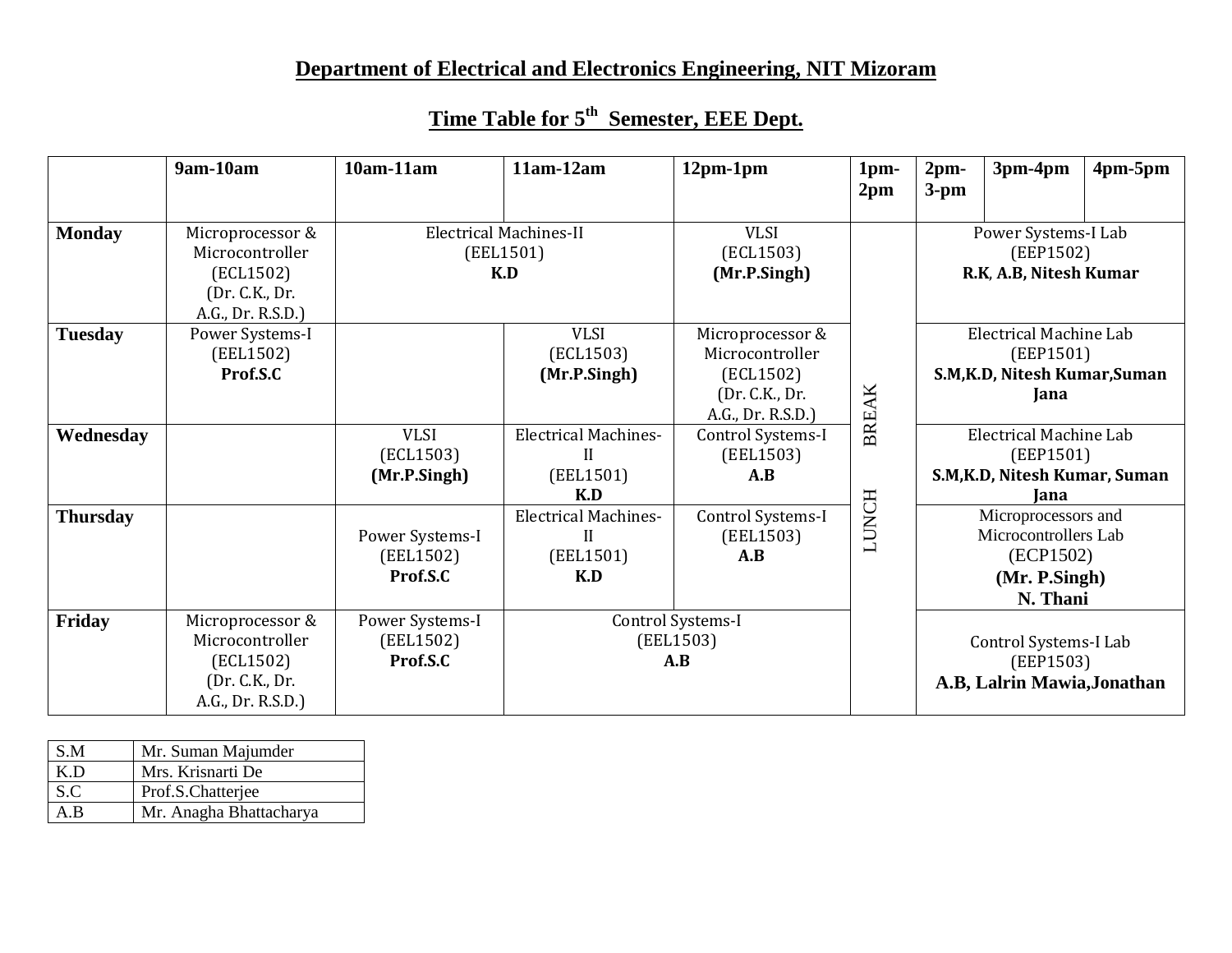### **Department of Electrical and Electronics Engineering, NIT Mizoram Time Table for 7th Semester, EEE Dept.**

|                 | 9am-10am                                                       | 10am-11am                                                    | $11am-12am$                                                        | $12pm-1pm$                                                     | 1 <sub>pm</sub> | $2pm-3-pm$                     | 3pm-4pm                                                                   | $4pm-5pm$ |
|-----------------|----------------------------------------------------------------|--------------------------------------------------------------|--------------------------------------------------------------------|----------------------------------------------------------------|-----------------|--------------------------------|---------------------------------------------------------------------------|-----------|
|                 |                                                                |                                                              |                                                                    |                                                                | 2 <sub>pm</sub> |                                |                                                                           |           |
| <b>Monday</b>   |                                                                | <b>Electrical Drives</b><br>(EEL 1701)<br>S.M                | Non-<br>Conventional<br><b>Energy Sources</b><br>(EEL 1705)<br>R.K | Switchgear &<br>Protection<br>(EEL1701)<br>S.D                 |                 | Project Phase - I<br>(EED1704) |                                                                           |           |
| <b>Tuesday</b>  | Power Plant Engineering (Elective)<br>(EEL1704)<br>K.D         |                                                              | <b>Electrical Drives</b><br>(EEL 1701)<br>S.M                      | Non-Conventional<br><b>Energy Sources</b><br>(EEL 1705)<br>R.K |                 |                                | <b>Instrumentation Lab</b><br>(EEP1702)<br><b>U.D &amp; S.D</b>           |           |
| Wednesday       | Non-Conventional<br><b>Energy Sources</b><br>(EEL 1705)<br>R.K | Switchgear &<br>Protection<br>(EEL1701)<br>S.D               | Instrumentation<br>(EEL1702)<br>U.D                                |                                                                | BREAK           |                                | <b>Electrical Drives Lab</b><br>(EEP1701)<br>Dr. P.K.B.& S.M, Suraj Gupta |           |
| <b>Thursday</b> | <b>Electrical Drives</b><br>(EEL 1701)<br>S.M                  |                                                              | Instrumentation<br>(EEL1702)<br>U.D                                | Switchgear &<br>Protection<br>(EEL1701)<br>S.D                 | LUNCH           | Project Phase - I<br>(EED1704) |                                                                           |           |
| Friday          | Instrumentation<br>(EEL1702)<br>U.D                            | Power Plant<br>Engineering<br>(Elective)<br>(EEL1704)<br>K.D | Non-<br>Conventional<br><b>Energy Sources</b><br>(EEL 1705)<br>R.K |                                                                |                 |                                | Project Phase - I<br>(EED1704)                                            |           |

| Dr.P.K.B | Dr. Pabitra Kumar Biswas |
|----------|--------------------------|
| K.D      | Mrs. Krisnarti De        |
| S.M      | Mr.Suman Majumder        |
| R.K      | Mr. Ramesh Kumar         |
| U.D      | Mrs. Upama Das           |
| S.D      | Mr. Sukanta Debnath      |